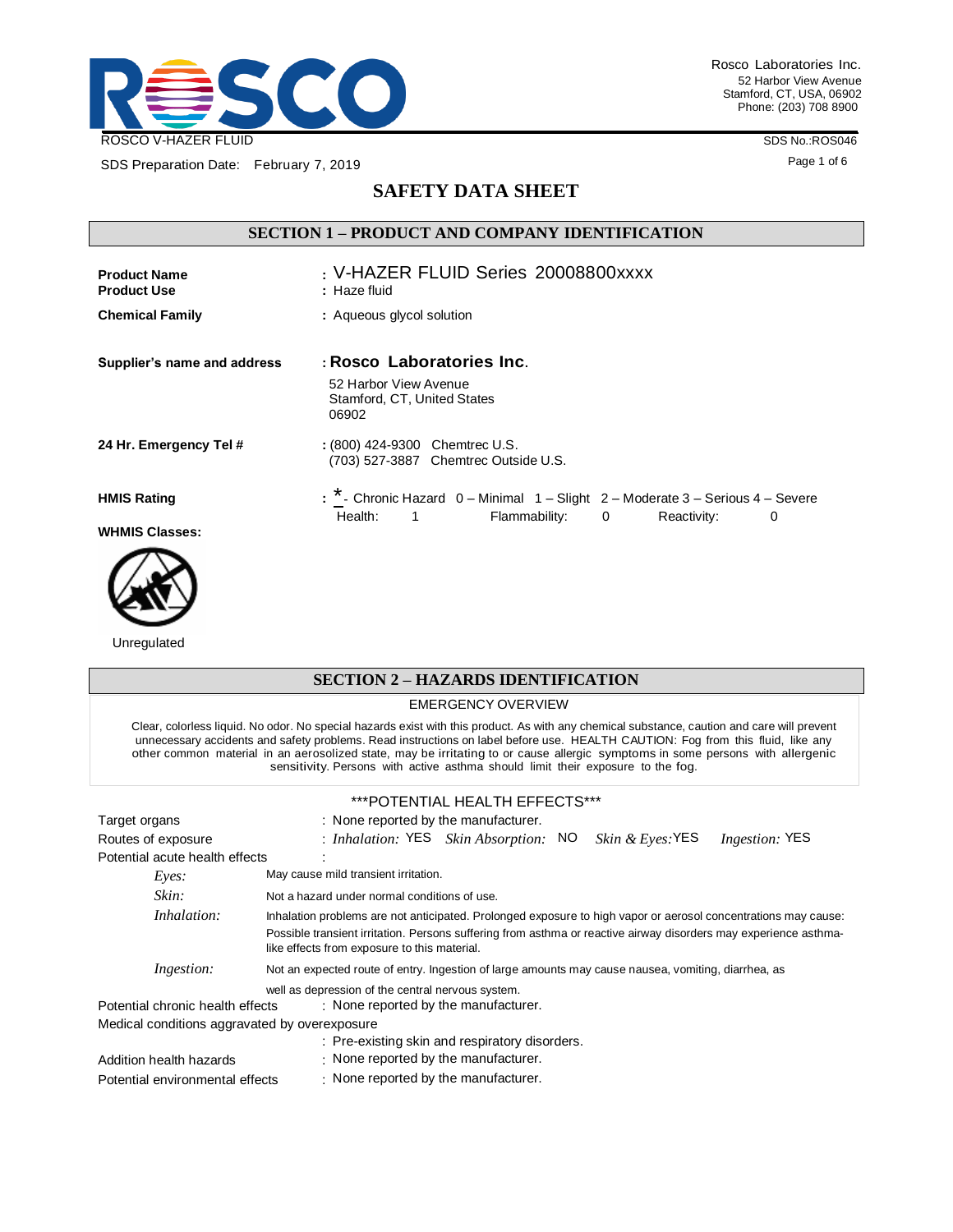

SDS Preparation Date: February 7, 2019

SDS No.:ROS046

Page 2 of 6

# **SECTION 3 – COMPOSITION/INFORMATION ON INGREDIENTS**

|                    |           |            | <b>ACGIH TLV</b>  |             | <b>OSHA PEL</b>                          |             |
|--------------------|-----------|------------|-------------------|-------------|------------------------------------------|-------------|
| Ingredients        | CAS#      | % (weight) | <u>TWA</u>        | <b>STEL</b> | <u>PEL</u>                               | <u>STEL</u> |
| Water              | 7732-18-5 | N/Av       | N/Av              | N/Av        | N/Av                                     | N/Av        |
| Triethylene glycol | 112-27-6  | N/Av       | N/Av              | N/Av        | N/Av                                     | N/Av        |
| Propylene glycol   | 57-55-6   | N/Av       | $10 \text{ mg/m}$ | N/Av        | 50 ppm(total)<br>; 10 mg/m3<br>(aerosol) | N/Av        |

\*Note: The ACGIH TLV listed above for the following ingredient(s) is an AIHA WEEL: Propylene glycol

|                     | <b>SECTION 4 - FIRST AID MEASURES</b>                                                                                                                                                |
|---------------------|--------------------------------------------------------------------------------------------------------------------------------------------------------------------------------------|
| Inhalation          | : Inhalation problems are not anticipated. Remove exposed person to fresh air if adverse<br>effects, such as breathing difficulty arise. If irritation persists, seek prompt medical |
|                     | attention.                                                                                                                                                                           |
| Skin contact        | : Flush skin with large amounts of water. Take off contaminated clothing and shoes<br>immediately. Wash affected areas with soap and water. Wash clothing and                        |
|                     | decontaminate shoes before reuse. Obtain medical attention if symptoms develop and<br>persist.                                                                                       |
| Eye contact         | : Rinse immediately with plenty of water for at least 15 minutes. Lift upper and lower                                                                                               |
|                     | lids during flushing to ensure complete removal of chemical. If irritation persists,<br>seek prompt medical attention.                                                               |
| Ingestion           | : Do NOT induce vomiting. Call a physician or Poison Control Centre immediately.                                                                                                     |
|                     | Never give anything by mouth to an unconscious person. Drink 1 or 2 glasses of<br>water. Keep at rest.                                                                               |
| Notes for physician | : Low degree of toxicity. Treat symptomatically.                                                                                                                                     |

## **SECTION 5 – FIRE FIGHTING MEASURES**

| Fire hazards/conditions of flammability: Not flammable under normal conditions of handling. |                                                                                                                                                |                                                                             |                             |  |
|---------------------------------------------------------------------------------------------|------------------------------------------------------------------------------------------------------------------------------------------------|-----------------------------------------------------------------------------|-----------------------------|--|
| Flammability classification (OSHA 29 CFR 1910, 1200)                                        |                                                                                                                                                |                                                                             |                             |  |
|                                                                                             | : Not flammable.                                                                                                                               |                                                                             |                             |  |
| Flash point                                                                                 | : Not available.                                                                                                                               |                                                                             |                             |  |
| Flash point Method                                                                          | : Not available.                                                                                                                               | Auto-ignition temperature                                                   | : Not available.            |  |
| Lower flammable limit (% by vol.)                                                           | : Not available.                                                                                                                               | Upper flammable limit (% by vol.)                                           |                             |  |
|                                                                                             |                                                                                                                                                |                                                                             | $\therefore$ Not available. |  |
| Suitable extinguishing media                                                                | : Dry chemical, alcohol foam, carbon dioxide, or water spray. Halogenated compounds.                                                           |                                                                             |                             |  |
| Explosion data: Sensitivity to mechanical impact / static discharge                         |                                                                                                                                                |                                                                             |                             |  |
|                                                                                             |                                                                                                                                                | : Not expected to be sensitive to mechanical impact or static discharge.    |                             |  |
| Special fire-fighting procedures/equipment                                                  |                                                                                                                                                |                                                                             |                             |  |
|                                                                                             | : Firefighters should wear full-face, self-contained breathing apparatus (MSHA / NIOSH<br>approved or the equivalent) and impervious clothing. |                                                                             |                             |  |
| Hazardous combustion products                                                               |                                                                                                                                                | : Carbon dioxide, carbon monoxide and other unidentified organic compounds. |                             |  |
| Oxidizing properties                                                                        | : None known or reported by the manufacturer.                                                                                                  |                                                                             |                             |  |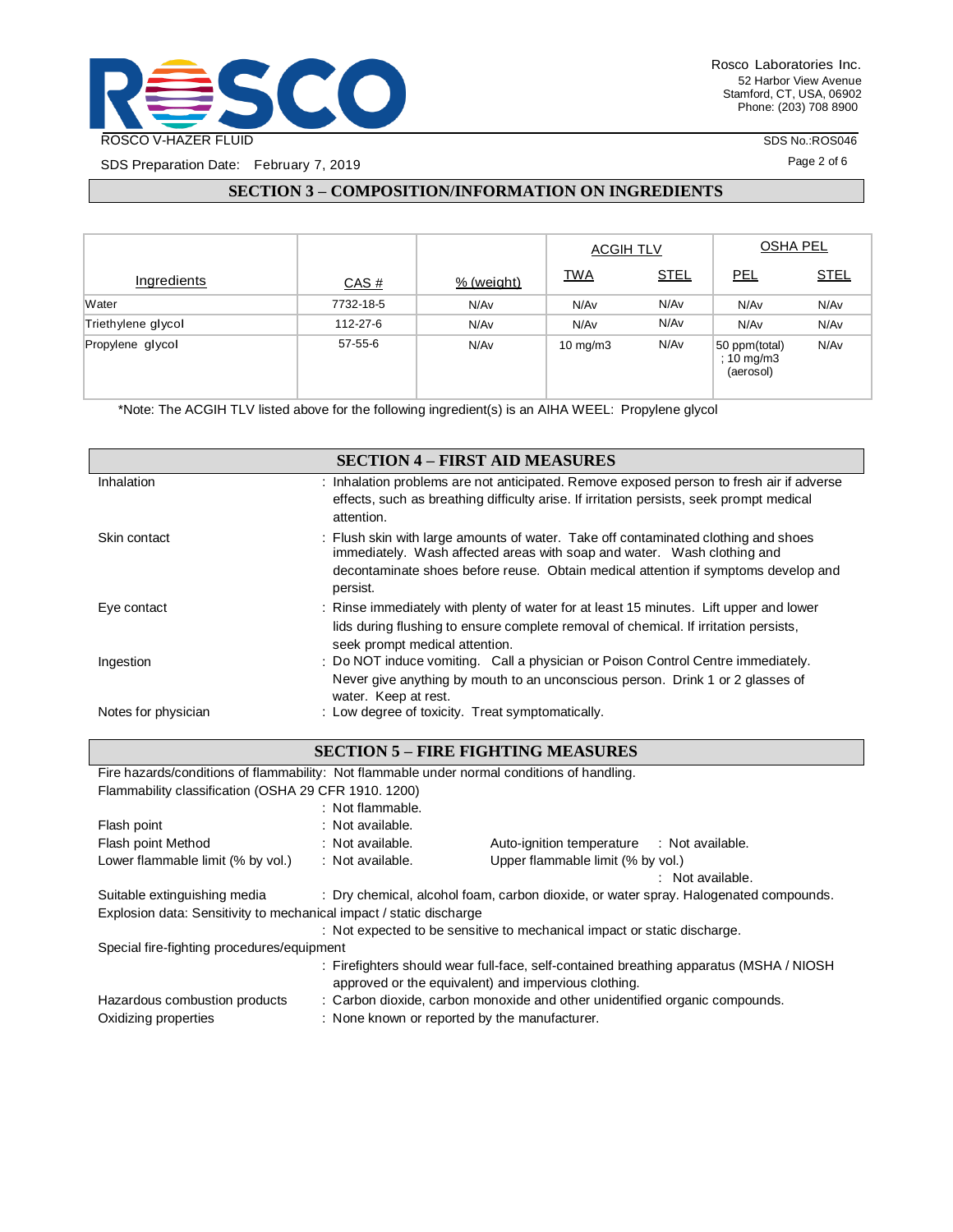

Rosco Laboratories Inc. 52 Harbor View Avenue Stamford, CT, USA, 06902 Phone: (203) 708 8900

SDS No.:ROS046

SDS Preparation Date: February 7, 2019

Page 3 of 6

|                           | <b>SECTION 6 - ACCIDENTAL RELEASE MEASURES</b>                                                                                                                                                                                                                                                                                                                                                                                      |
|---------------------------|-------------------------------------------------------------------------------------------------------------------------------------------------------------------------------------------------------------------------------------------------------------------------------------------------------------------------------------------------------------------------------------------------------------------------------------|
| Personal precautions      | : Wear suitable protective clothing (see Section 8).                                                                                                                                                                                                                                                                                                                                                                                |
| Environmental precautions | : If necessary, dike well ahead of the spill to prevent runoff into drains, sewers, or any<br>natural waterway or drinking supply.                                                                                                                                                                                                                                                                                                  |
| Spill response/cleanup    | : Evacuate personnel to safe areas. Restrict access to area until completion of clean-up.<br>Contain spilled material. Recover free liquid or cover with inert absorbent material and<br>place into appropriate container for disposal. Dispose in accordance with all applicable<br>federal, state, provincial and local regulations. Contact your local, state, provincial or<br>federal environmental agency for specific rules. |
| Containment               | : Recover free liquid or cover with inert absorbent material and place into appropriate<br>container for disposal. Dispose in accordance with all applicable federal, state,<br>provincial and local regulations. Contact your local, state, provincial or federal<br>environmental agency for specific rules.                                                                                                                      |

|                                                       | <b>SECTION 7 - HANDLING AND STORAGE</b>                                                                                                                                                                                                                                                                                      |
|-------------------------------------------------------|------------------------------------------------------------------------------------------------------------------------------------------------------------------------------------------------------------------------------------------------------------------------------------------------------------------------------|
| Safe Handling procedures                              | : Do not ingest. Do not inhale aerosol. Avoid contact with skin and eyes. Keep containers<br>tightly closed when not in use. Use with adequate ventilation. Avoid breathing vapors.                                                                                                                                          |
| Storage requirements                                  | : Store in a cool, dry, well-ventilated area. Inspect periodically for damage or leaks. Do not<br>store near any incompatible materials (see Section 10). Do not freeze. Keep container<br>tightly closed when not in use. Keep away from children. Do not store near food,<br>foodstuffs, drugs, or potable water supplies. |
| Incompatible materials<br>Special packaging materials | : Strong oxidizing agents and acids.<br>: Liquid-proof glass, plastic or non-corrodible metal containers are recommended.                                                                                                                                                                                                    |

## **SECTION 8 – EXPOSURE CONTROLS AND PERSONAL PROTECTION**

|                                | Ventilation and engineering measures: General mechanical ventilation is sufficient for use with this product. Local ventilation is<br>recommended if the product is misted or used in a confined space, or if the TLV is<br>exceeded. |
|--------------------------------|---------------------------------------------------------------------------------------------------------------------------------------------------------------------------------------------------------------------------------------|
| Respiratory protection         | : None required under normal conditions. If the TLV is exceeded, a NIOSH/MSHA-<br>approved respirator is advised.                                                                                                                     |
| Skin protection                | : None required under normal conditions. Gloves of natural rubber or polyvinyl chloride-<br>coated gloves are recommended.                                                                                                            |
| Eye / face protection          | : None required under normal conditions. If splashing might occur, wear eye protection<br>such as safety glasses with side shields.                                                                                                   |
| Other protective equipment     | : Emergency showers and eyewash facilities should be nearby.                                                                                                                                                                          |
| General hygiene considerations | : Wash hands before breaks and immediately after handling the product. Wash hands<br>before breaks and at the end of workday.                                                                                                         |

| <b>SECTION 9 - PHYSICAL AND CHEMICAL PROPERTIES</b> |                         |                                        |                            |
|-----------------------------------------------------|-------------------------|----------------------------------------|----------------------------|
| Physical state                                      | : Liquid.               | Appearance                             | : Clear, colorless liquid. |
| Odor                                                | $\therefore$ No odor.   | Odor threshold                         | : Not available.           |
| рH                                                  | $: 7.0$ (approximately) |                                        |                            |
| Boiling point                                       | : $100 - 234.3$ °C      | Specific gravity                       | $: 1.12$ (approximately)   |
| Melting/Freezing point                              | : Not available.        | Coefficient of water/oil distribution  |                            |
|                                                     |                         |                                        | : Not available.           |
| Vapor pressure (mmHg @20°C/68°F): 8.40              |                         | Solubility in water                    | : Soluble.                 |
| Vapor density $(Air = 1)$                           | : Not available.        | Evaporation rate (n-Butyl acetate = 1) |                            |
|                                                     |                         |                                        | : 0.01                     |
| Volatile organic Compounds (VOC's) (lbs/gal. q/l)   | : Not available.        | Volatiles (% by weight)                | : Not available.           |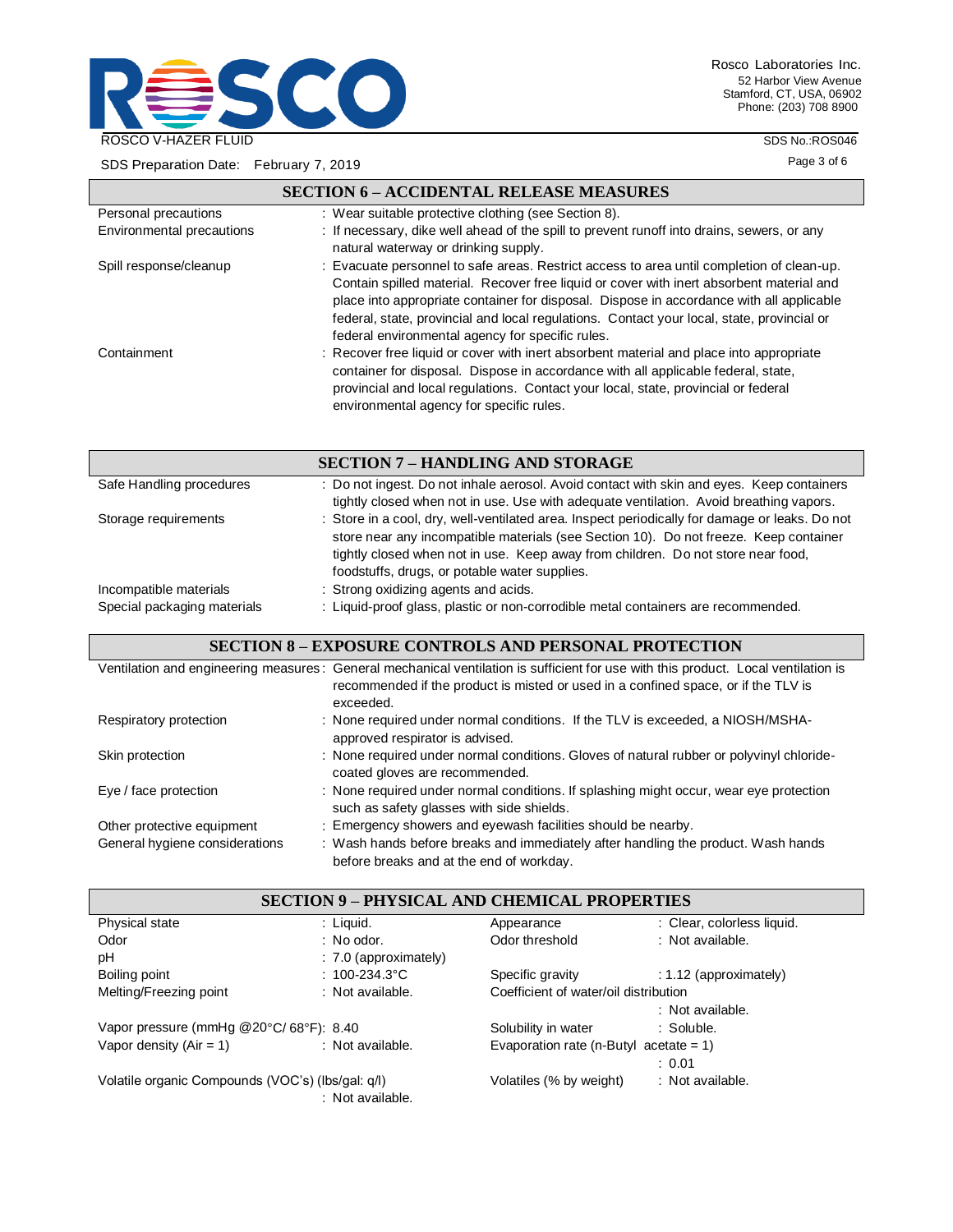

Rosco Laboratories Inc. 52 Harbor View Avenue Stamford, CT, USA, 06902 Phone: (203) 708 8900

SDS No.:ROS046

Page 4 of 6

| SDS Preparation Date: February 7, 2019 |  |
|----------------------------------------|--|

| Viscosity                       |  |
|---------------------------------|--|
|                                 |  |
| Spocial Pomarke On Eiro Hazarde |  |

Not available. Special Remarks On Fire Hazards : Not flammable under normal conditions of use.

## **SECTION 10 – REACTIVITY AND STABILITY DATA**

| Stability and reactivity               | : Stable under normal conditions.                                                   |
|----------------------------------------|-------------------------------------------------------------------------------------|
| Hazardous polymerization               | $:$ Will not occur.                                                                 |
| Conditions to avoid                    | : Combination with strong oxidizers and/or acids may cause explosive decomposition. |
| Materials to Avoid and Incompatibility |                                                                                     |
|                                        | : Strong oxidizing agents and acids.                                                |
| Hazardous decomposition products       | : Carbon monoxide, carbon dioxide, aldehydes, ketones, and hydrocarbons.            |

# **SECTION 11 – TOXICOLOGICAL INFORMATION**

|                                                                                                                                                                          | $LC_{50}(4hr)$                                                                                                                                                                                                                                                                                                                                                                                                                      | LD <sub>50</sub>   |                       |  |
|--------------------------------------------------------------------------------------------------------------------------------------------------------------------------|-------------------------------------------------------------------------------------------------------------------------------------------------------------------------------------------------------------------------------------------------------------------------------------------------------------------------------------------------------------------------------------------------------------------------------------|--------------------|-----------------------|--|
| Ingredients                                                                                                                                                              | inh, rat                                                                                                                                                                                                                                                                                                                                                                                                                            | oral               | dermal                |  |
| Water                                                                                                                                                                    | N/Av                                                                                                                                                                                                                                                                                                                                                                                                                                | $>90$ mL/kg (rat)  | N/Av                  |  |
| Triethylene glycol                                                                                                                                                       | N/Av                                                                                                                                                                                                                                                                                                                                                                                                                                | 12,800 mg/kg (rat) | 22,460 mg/kg (rabbit) |  |
| Propylene glycol                                                                                                                                                         | N/Av                                                                                                                                                                                                                                                                                                                                                                                                                                | 20,000 mg/kg (rat) | 20,800 mg/kg (rabbit) |  |
| Toxicological data                                                                                                                                                       | : Low order of toxicity for normal industrial handling.                                                                                                                                                                                                                                                                                                                                                                             |                    |                       |  |
| Carcinogenic status<br>Reproductive effects<br>Teratogenicity<br>Mutagenicity<br>Reproductive effects<br>Irritancy<br>Sensitization to material<br>Synergistic materials | : No components are listed as carcinogens by ACGIH, IARC, OSHA or NTP.<br>: Not expected to have other reproductive effects.<br>: Not expected to be a teratogen.<br>: Not expected to be mutagenic in humans.<br>: Not expected to have other reproductive effects.<br>: Direct contact may cause mild eye irritation. Possible inhalation irritant.<br>: Not expected to be a sensitizer.<br>: None reported by the manufacturer. |                    |                       |  |

## **SECTION 12 – ECOLOGICAL INFORMATION**

| Environmental effects                       | : None known or reported by the manufacturer. However, it is recommended not to allow<br>the material to enter the environment.         |  |  |  |
|---------------------------------------------|-----------------------------------------------------------------------------------------------------------------------------------------|--|--|--|
| Important environmental characteristics     |                                                                                                                                         |  |  |  |
| Ecotoxicological                            | : Expected to be ultimately biodegradable.<br>: Not expected to be harmful to aquatic organisms. The bioconcentration potential is low. |  |  |  |
| <b>SECTION 13 – DISPOSAL CONSIDERATIONS</b> |                                                                                                                                         |  |  |  |
|                                             |                                                                                                                                         |  |  |  |
| Handling for Disposal                       | : See Section 7 (Handling and Storage) section for further details.                                                                     |  |  |  |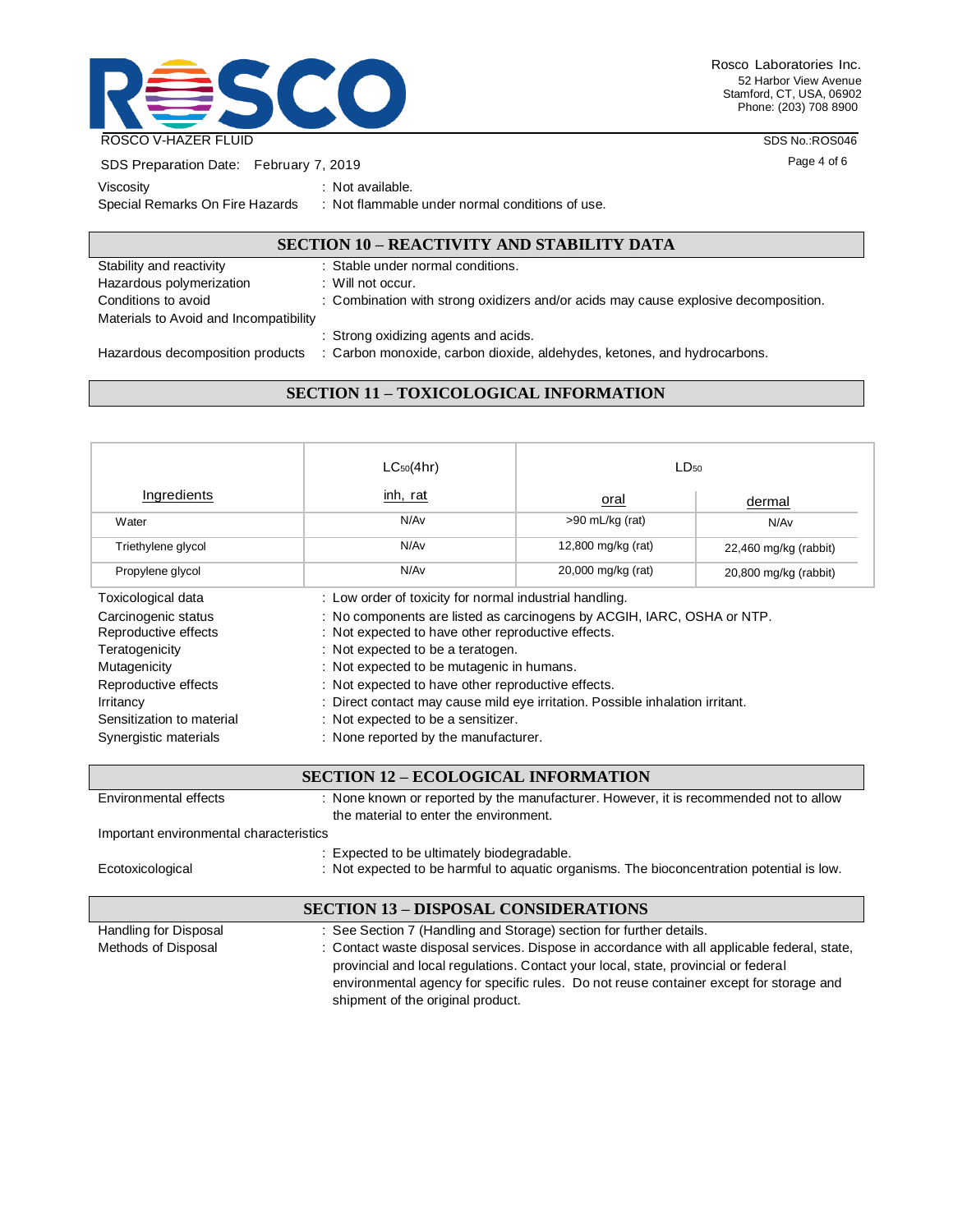

SDS No.:ROS046 Page 5 of 6

SDS Preparation Date: February 7, 2019

## **SECTION 14 – TRANSPORTATION INFORMATION**

| Regulatory<br>Information                     | <b>UN Number</b> | <b>Shipping Name</b> | Class         | Packing<br>Group | Label |
|-----------------------------------------------|------------------|----------------------|---------------|------------------|-------|
| <b>TDG</b>                                    | None             | Not regulated.       | Not regulated | -None-           |       |
| <b>TDG</b><br>Additional<br>information       | None.            |                      |               |                  |       |
| 49CFR/DOT                                     | None             | Not regulated.       | Not regulated | -None-           |       |
| 49CFR/DOT<br>Additional<br>information        | None.            |                      |               |                  |       |
| <b>ICAO/IATA</b>                              | None             | Not regulated.       | Not regulated | -None-           |       |
| <b>ICAO/IATA</b><br>Additional<br>information | None.            |                      |               |                  |       |
| <b>IMDG</b>                                   | None             | Not regulated.       | Not regulated | -None-           |       |
| <b>IMDG</b><br>Additional<br>information      | None.            |                      |               |                  |       |

# **SECTION 15 – REGULATORY INFORMATION**

US Federal Information:

TSCA: All listed ingredients appear on the Toxic Substances Control Act (TSCA) inventory.

SARA Section 313: This material is not subject to SARA notification requirements, since it does not contain any Toxic Chemical Constituents above de minimus concentrations.

US State Right to Know Laws:

California Proposition 65: To the best of our knowledge, this product does not contain any chemicals known to the State of California to cause cancer or reproductive harm.

#### Canadian Regulations:

Canadian Environmental Protection Act (CEPA) information: All ingredients listed appear on the Domestic Substances List (DSL).

Canadian WHMIS Classification: Class D2B (Materials Causing Other Toxic Effects, Toxic Material)

This product has been classified according to the hazard criteria of the CPR and the SDS contains all of the information required by the CPR.